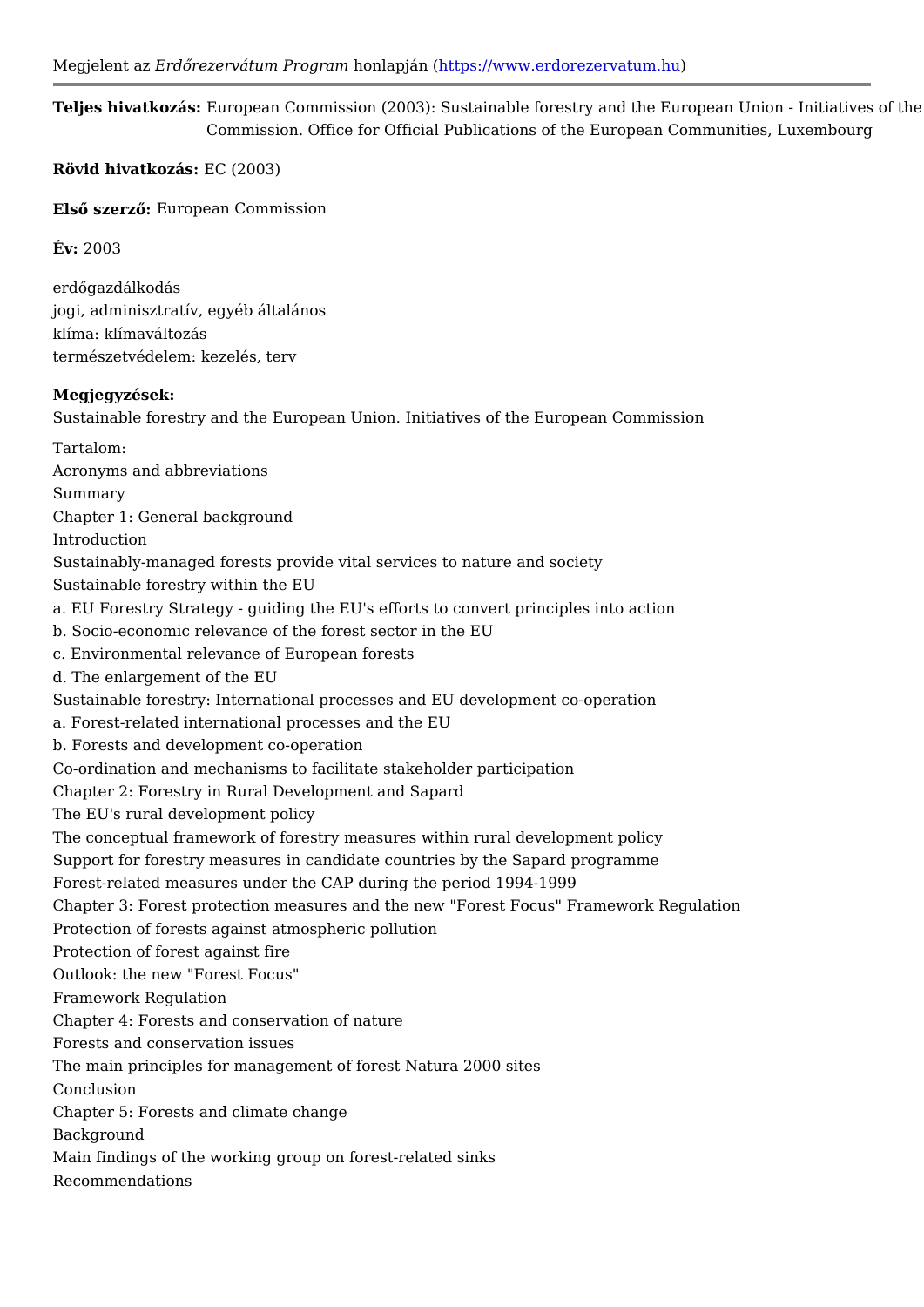Outlook Chapter 6: Forest reproductive material and plant health Forest reproductive material Plant health Chapter 7: Forestry and Forest-Based Industries (F-BI) Socio-economic impact of the F-BI sectors in the EU The F-BI unit in the European Commission Co-ordination within the Committee on Community Policy regarding F-BI The challenges of the EU F-BI Chapter 8: Forest sector statistics Eurostat Forest resources Other statistics Chapter 9: Forests and development co-operation Objectives EU strategy for forest sector development co-operation Implementing forest sector development co-operation The major country and regional programmes Outlook Chapter 10: Forests and EU research The EU research framework programmes a. Objective b. Specific coverage and expected outputs c. EU-supported forest research d. Examples of activities e. Outlook The role of the Joint Research Centre (JRC) a. Forestry and forest-related research b. Projects c. Outlook Concluding remarks Tables and figures Table 1: Areas of forest and other wooded land in EU and candidate countries Table 2: Financial forecast of forestry measures in the framework of the rural development programmes 2000-2006: EU contribution under EAGGF Table 3: An estimated statistical picture of the forestry measures in the Sapard programmes 2000-2006 Table 4: Summary of EU-supported forest research. 5th Framework Programme (1998-2002) Figure 1: Importance of Natura 2000 in the forest sector: Forest areas designated according to the Habitats Directive as a percentage of the total forest area in the Member States and the EU-15, updated December 2002 Figure 2: EU forest assistance by TFbl in 2000-2003 Figure 3: Global Inventory of Areas Burned in the Year 2000 Figure 4: Forest Map of Europe List of EU legislation and other relevant documents

Címszavazva - GE

**Kiadó:** Office for Official Publications of the European Communities, Luxembourg

**Lelőhely:** ER Archívum (2003/P-010)

**Típus:** szakkönyv, tankönyv